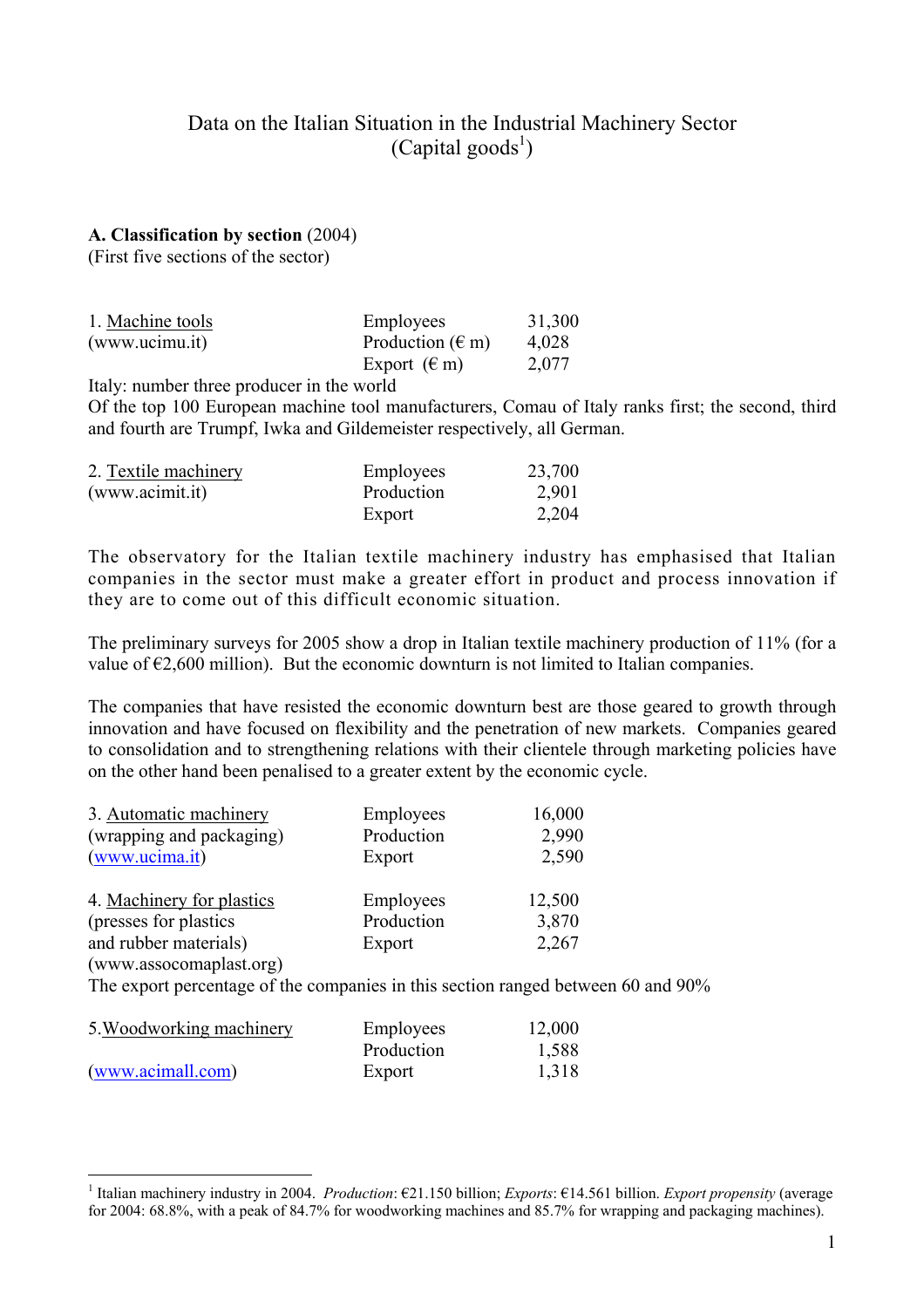The *external markets* have contributed to attaining a 5.1% increase, while the *domestic market*  (which accounts for a minority share in the outlets for Italian production) registered 15.4% growth after two difficult years. Prospects for the upcoming period call for moderate optimism.

### **B. First 5 companies for the first 5 sections**

(2004 data)

1. Machine tools

COMAU (Grugliasco, Turin) *Production lines for body welding and assembly, robotics*  Employees: 13,328 Turnover: 1,716,000,000

SALVAGNINI ITALIA Spa (Sarego, Vicenza) *Tube, bar and section working machines, lasers*  Employees: 950 Turnover: 157,000,000

GILDEMEISTER ITALIANA Spa (Brembate Sopra, Bergamo) *Lathes*  Employees: 625 Turnover:

MARPOSS Spa (Bentivoglio, Bologna) *Measuring, numeric control, accessories and components, robots and other machines*  Employees: 1,015 Turnover: 122,000,000

PRIMA INDUSTRIE Spa (Collegno, Turin) *Sheet and strip working machines, lasers, numeric control, software for machine tools, etc.*  Employees: 465 Turnover: 100,043,682

2. Textile machinery

PROMATECH (Group), Colzate, Bergamo Employees: 766 Turnover: 205.383 (Group Itema Holding: total workforce: 2,193)

SAVIO, Pordenone (Group Itema Holding) Employees: 480 Turnover: 162.877

LONATI, Brescia Employees: 1.689 Turnover: 307.972 (thousands of  $\epsilon$ )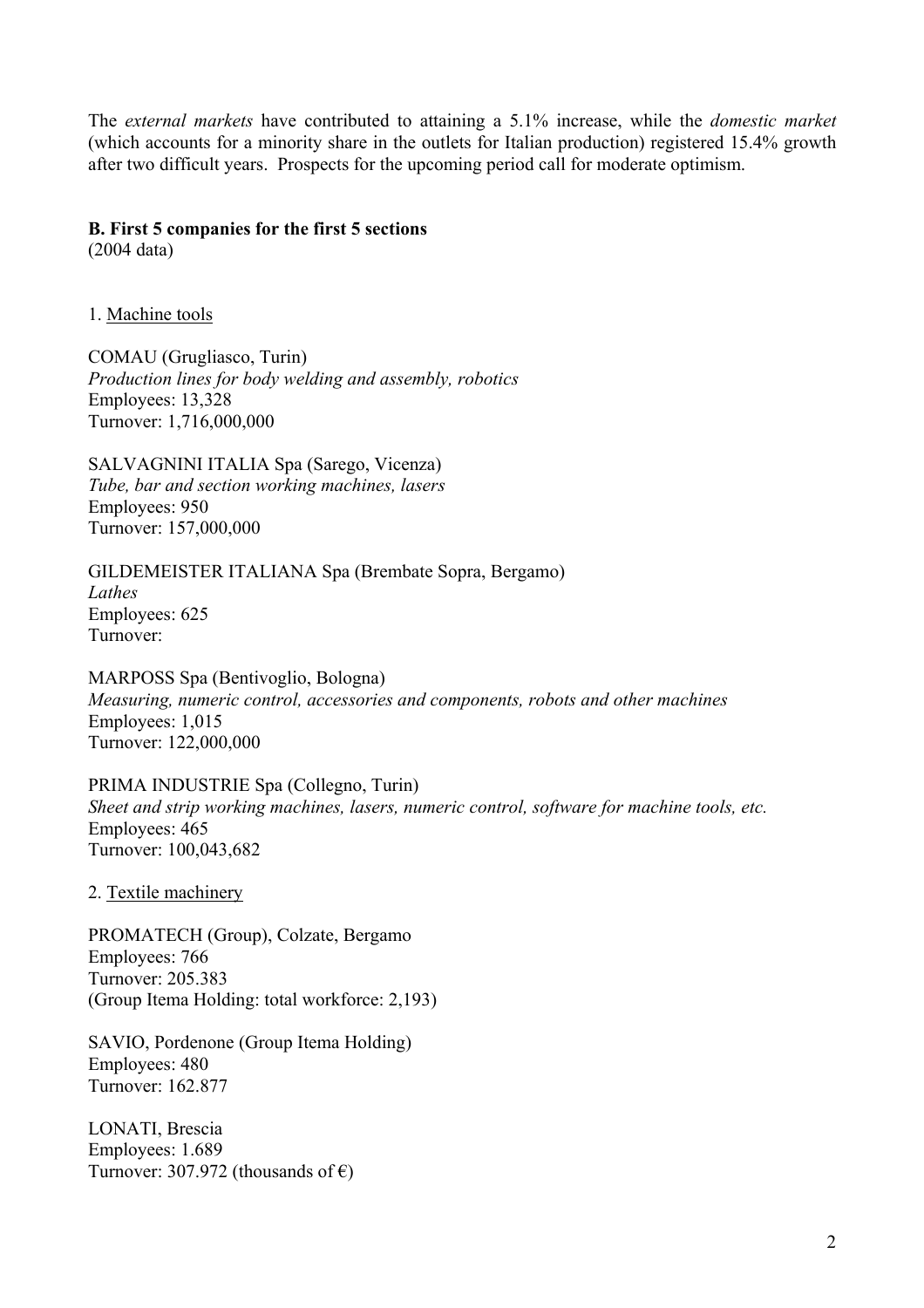#### SANTONI, Brescia

SMIT, Schio, Vicenza

MARZOLI, Brescia Employees: 405 Turnover: 69.926

3. Automatic machinery (wrapping and packaging)

SACMI (Cooperative Meccanici Imola) Employees: 3.463 Turnover: 1.062.553

IMA (Industria Macchine automatiche) Employees: 2.480 Turnover: 363.399

GD Employees: 1.680

SIDEL

MARCHESINI (Group) Employees: 744 Turnover: 106.600 (thousands of  $\epsilon$ )

4. Machinery for plastics (Presses for plastics and rubber materials)

SIPA (ZOPPAS) Spa (Vittorio Veneto, Treviso) *Production technology Injection stretch-blowing systems: from resin pellets to finished bottles; preform injection systems from resin pellets to preforms*; Employees: 1.367 Turnover: 83.074

NEGRI BOSSI Spa, Sacmi Group (Cologno Monzese, Milan) *Injection machines for general use (thermoplastic resins); Injection machines: multicolour, for overprinting, multi-station, etc.*  Employees: 353 Turnover: 117.803

GEFRAN (Provaglio d'Iseo, Brescia) *Sensors, automation components, system integration, motion control*  Employees: 729 Turnover: 100.323 'thousands of  $\epsilon$ )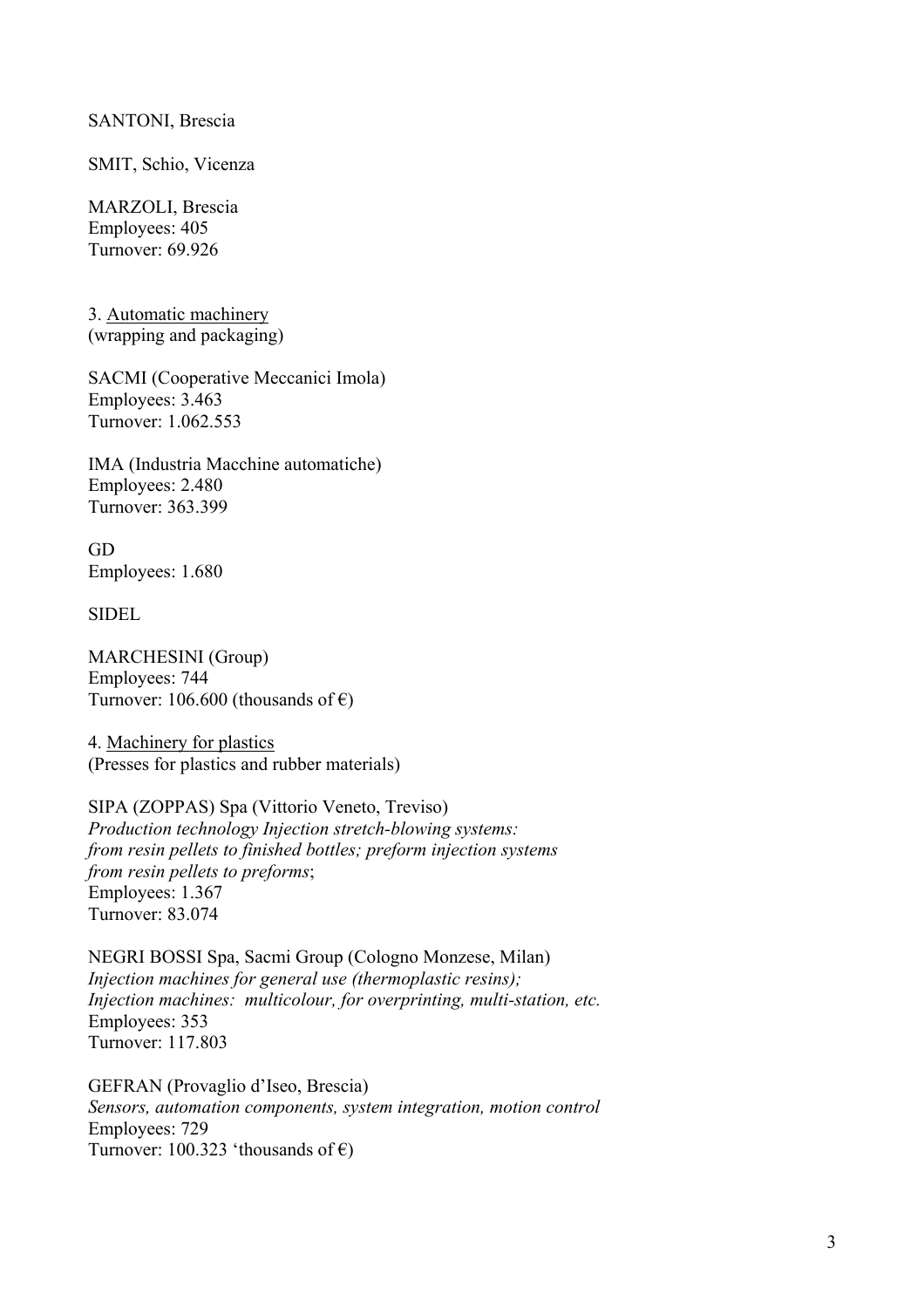BMB (Brescia) Spa *Machinery for pressing plastic products* 

PIOVAN Spa (Santa Maria di Sala, Venice) *Machines for the injection pressing process and for pressing. Dehumidifiers, crystallisers, thermoregulators, refrigerators* 

5. Woodworking machinery

SCM Group, (Rimini) *Production of machining and milling centres (CNC)*  Employees: 2.834 Turnover: 477.463

BIESSE Group, (Pesaro) *Production of machining and milling centres, machining centres for windows and frames, insulators, beading machines*  Employees: 1.322 Turnover: 252.310

FREUD POZZO, (Tavagnacco, Udine) *Woodworking tools* 

CMS, (Zogno, Bergamo) *Production milling and drilling tools (CNC)*  Employees:341 Turnover: 56.929

MASTERWOOD, (Rimini) *Machining Centres (CNC) for furniture, doors, windows and ladders* 

### **C. Relocation**

In 2003 and 2004, the *sector restructuring* process continued, with an acceleration of acquisition and investment processes abroad, in particular in Eastern Europe and China.

In Europe (cf. "Mechanical Technologies," July/August 2005), the machine tools division of Walter changed hands (acquired by Schleifring), but Walter itself proceeded to acquisitions in Germany and in Australia. The Emag group gained control of Schwaebische Werkzeugmaschinen and more recently of Koepfer, whilst the Hardinge of the US bolstered its presence in Europe (where it already controls HTT and Kellemberg) by taking over Bridgeport in the UK. In Italy, Emco of Austria has acquired Famup, not counting the recent merger of Fidia and Prima Industrie.

Consequently, venerable names in European machine tools are surviving only as brands, having been absorbed by others. In certain cases, the restructuring/concentration process makes it *difficulty to identify the nationality* of the company (multinational groups controlled by specialised subholding firms).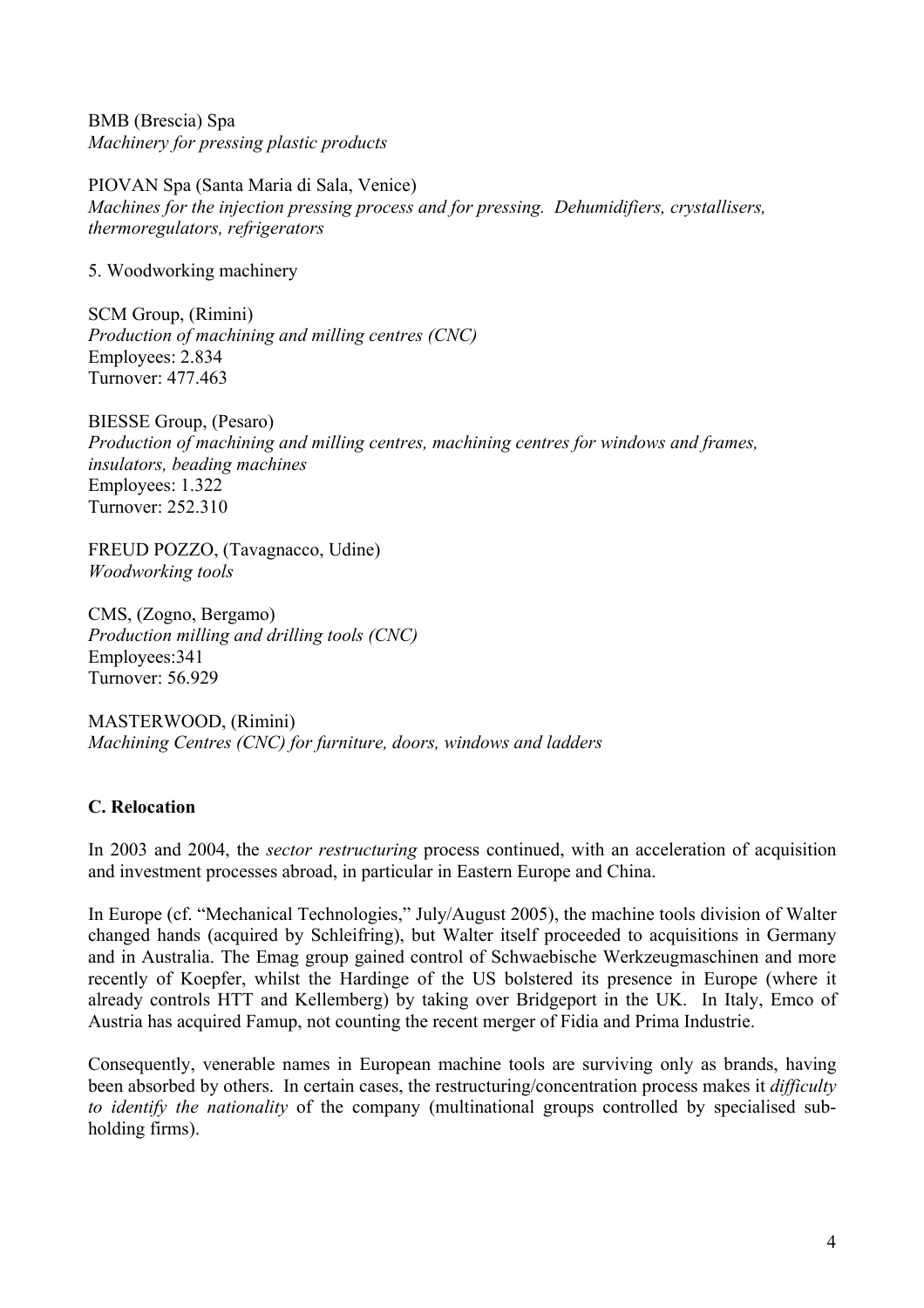In essence, there seems to be a **sharp trend in European industry** characterised by a gradual reduction in the number of small national, family-owned companies in favour of medium-sized companies, often parts of groups, located in several countries.

From the point of view of ownership structures, *the large groups* (Fiat, Citroen, Thyssenkrupp, Ikwa, Koerber, Air Liquide) have not abandoned the sector (machine tools); on the contrary, they have bolstered their presence.

. Beside these, there are more and more *medium-sized and small groups,* as well as institutional investors and merchant banks in the sector (in particular in France and the UK).

For the supply of components, there is a growing demand for East European countries, given the lower production costs. A case in point is the acquisition of Fonderia Saturn that makes cast iron foundations in Rumania.

In more general terms, the presence in countries such as China, the United States and Brazil is conditioned by the capacity of having spare-parts warehouses on location, and this entails new investment for connecting the subsidiaries with spare-parts warehouses.

As regards the Machine Tools section in particular, there are no closures of existing plants in Italy. On the country, there have been acquisitions by the Chinese in Europe for particular productions.

## **D. Prospects**

Exports 2003: Italian machinery sales (capital goods) were down by 5% in Western Europe. Exports in Central and Eastern Europe did very well (up 12.7%). More restrained growth in Arica and the Middle East (up 2.2%). Asia registered a drop in Italian machinery exports in 2003 (- 1.8%). The figures are very positive for India (up 35.4%), and negative for Korea.

In 2004 China and Korea were down, Japan slightly up, and India registered good results (up 16.6%): The figures for the Americas were negative in 2003 and 2004, with the exception of Argentina (up 64%) and Venezuela (up 70%).

The future of the machinery industry depends on the capacity of maintaining such a technological level as not to be in direct competition with emerging countries (unbeatable on the cost front), but to base our own competitiveness on quality factors.

The areas with the grater prospects for developments are those in emerging countries, and that is where efforts must be concentrated.

Shift of the centre of gravity. *Small* businesses (typical in the Italian industry of capital goods) – which have up to now exalted the positive characteristics of productive flexibility and rapidity of response to changes on the market –are now having a negative effect on the commercial management of **geographically distant** and diversified **markets** (in China and India).

*Medium-sized and large* have on the other hand started establishing their own subsidiaries in distant country (strategy implemented also by the Germans and the Japanese).

Europe is still moving slowly. The negative and fluctuating course of internal consumption is producing wide variations in turnover every year, with serious uncertainties for company accounts.